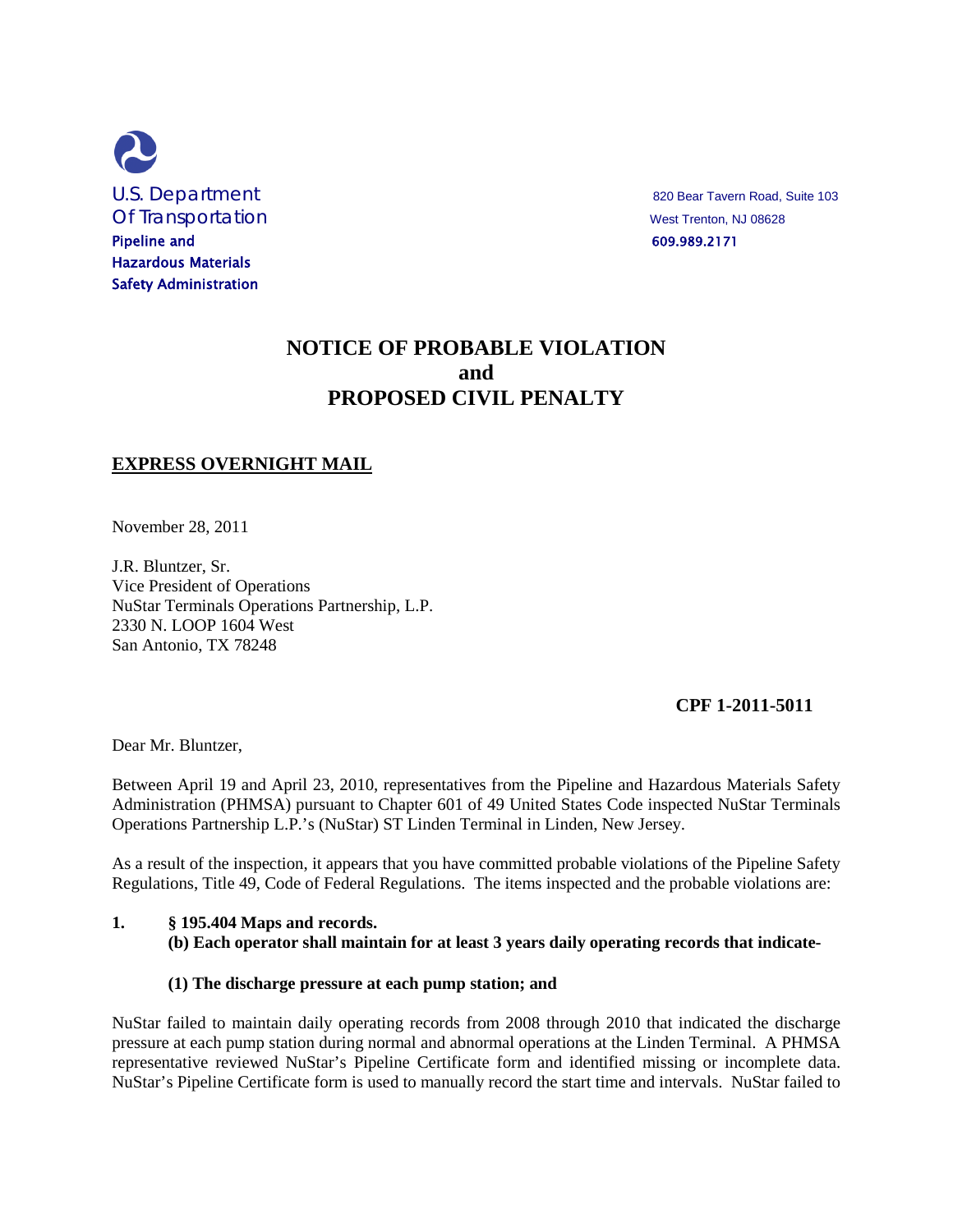record the discharge pressure at all the time intervals noted on the form on the Pipeline Certificate forms dated 8/8/08, 5/18/09, 12/26/09, and 12/27/09, and 3/30/10.

It is important to note that upon further review, a PHMSA representative discovered that the discharge pressure records were not only incomplete, but more importantly the chosen time interval for collecting pressure data during normal and abnormal operation, did not provide for an adequate record of discharge pressure.

# **2.** §**195.404 Maps and records (c) Each operator shall maintain the following records for the periods specified:**

# **(3) A record of each inspection and test required by this subpart shall be maintained for at least 2 years or until the next inspection or test is performed, whichever is longer.**

NuStar failed to maintain fifty-one (51) right-of-way (ROW) inspection records for at least 2 years. Pursuant to §195.412(a), each operator shall, at intervals not exceeding 3 weeks, but at least 26 times each calendar year, inspect the surface condition on or adjacent to each pipeline right-of-way. A PHMSA representative requested NuStar personnel to provide ROW records for the second quarter of the calendar year 2008 through the second quarter of calendar year 2010. NuStar could only produce a single ROW record for an inspection that took place on 11/10/2009.

## **3.** §**195.404 Maps and records**

## **(c) Each operator shall maintain the following records for the periods specified:**

## **(3) A record of each inspection and test required by this subpart shall be maintained for at least 2 years or until the next inspection or test is performed, whichever is longer.**

NuStar failed to maintain inspection records for seventeen (17) mainline valves located at the Linden Terminal for at least 2 years. Pursuant to §195.420(b), an operator shall, at intervals not exceeding 7 ½ months but at least twice each calendar year inspect each mainline valve to determine that it is functioning properly. Nustar personnel provided a list **(***below***)** of mainline valves; however, no records of inspections conducted on those valves were available for calendar years 2008 and 2009.

| <b>Line Segment</b>     | <b>Valve Name</b> |
|-------------------------|-------------------|
| LIN-STA-10              | 1. MBV20          |
|                         | 2. MBV30          |
|                         | 3. MBV40          |
| <b>Buckeye Transfer</b> | 4. MBVM10         |
|                         | 5. LTV20          |
|                         | 6. MBVM20         |
|                         | 7. LTV10          |
| Marine to Inland #1     | 8. MBV10          |
|                         | 9. MBV30          |
| Marine to Inland #2     | 10. MBV10         |
|                         | 11. MBV20         |
|                         | 12. MBV30         |
| Marine to Inland #3     | 13. MBV10         |
|                         | 14. MBV20         |
|                         | 15. MBV30         |
| Marine to Inland #4     | 16. MBV20         |
|                         | 17. MBV30         |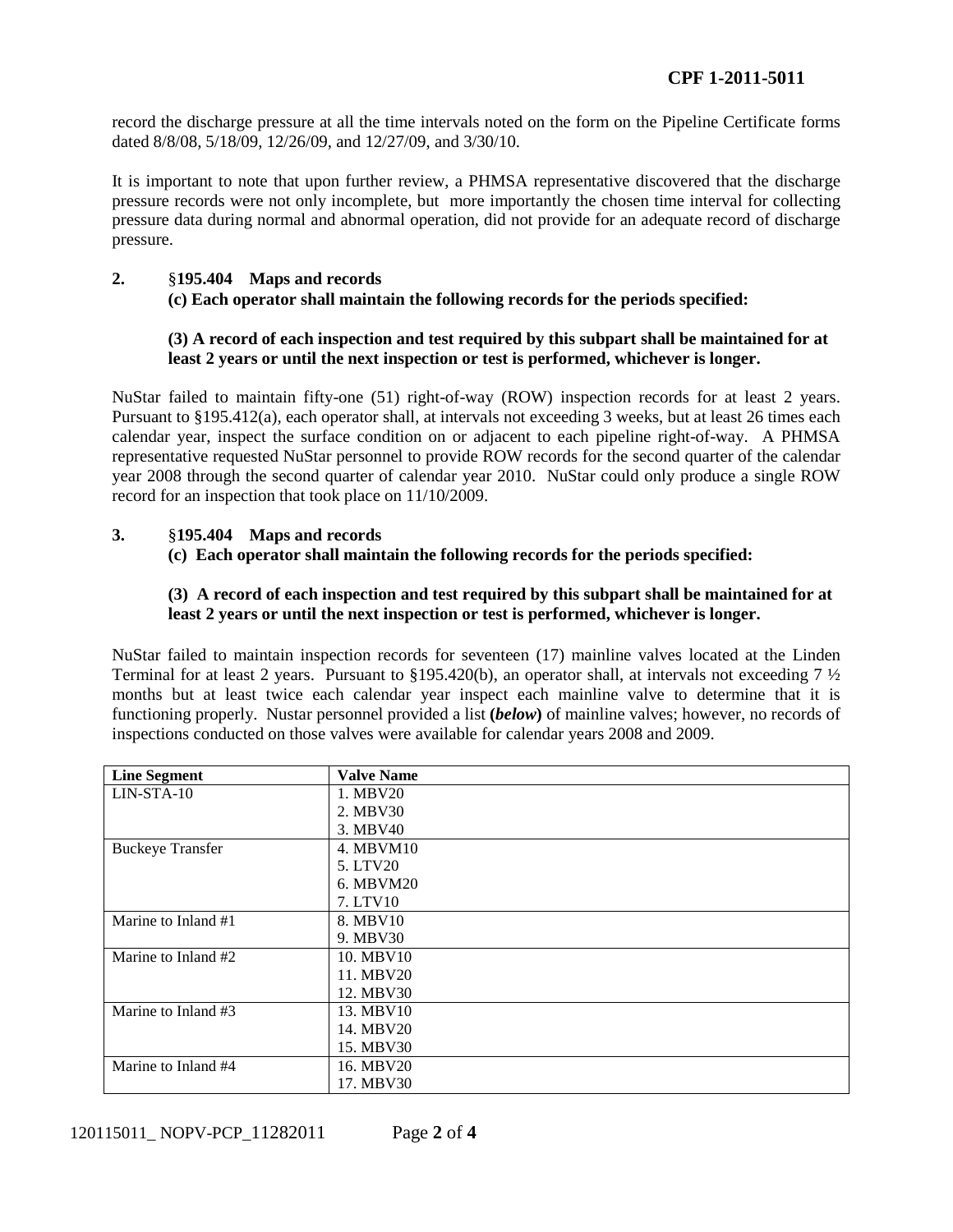# **4.** §**195.404 Maps and records (c) Each operator shall maintain the following records for the periods specified:**

#### **(3) A record of each inspection and test required by this subpart shall be maintained for at least 2 years or until the next inspection or test is performed, whichever is longer.**

NuStar failed to maintain records of inspections and tests performed on firefighting equipment at the Linden Terminal for at least 2 years. 49 CFR Part  $195.430(a)$  requires operators to ensure firefighting equipment is in proper operating condition at all times. During the inspection, NuStar personnel stated that a field storage tank located in the firehouse at the Linden Terminal was used for fighting fires. NuStar personnel could not produce any records that verified the field storage tank at Linden Terminal was in proper operating condition to fight fires.

## **5.** §**195.573 What must I do to monitor external corrosion control? (a) Protected pipelines. You must do the following to determine whether cathodic protection required by this subpart complies with 195.571:**

**(1) Conduct tests on the protected pipeline at least once each calendar year, but with intervals not exceeding 15 months. However, if tests at those intervals are impractical for separately protected short sections of bare or ineffectively coated pipelines, testing may be done at least once every 3 calendar years, but with intervals not exceeding 39 months.**

Nustar failed to conduct tests on cathodically protected pipeline at the required interval. At the time of the inspection, NuStar provided corrosion control records that showed it conducted a cathodic protection (CP) survey on its protected pipelines on 1/10/2008 and the next CP survey was conducted on 9/11/2009. While NuStar completed the tests once each calendar year, the time frame between 1/10/2008 and 9/11/2009 exceeded the maximum of 15 months interval as prescribed in§195.573(a)(1). Additionally, NuStar personnel confirmed that the corrosion control records documented the dates the CP surveys were conducted. Therefore, the records verified that the pipeline system at Linden Terminal had in fact been tested at an interval exceeding 15 months.

#### Proposed Civil Penalty

Under 49 United States Code, § 60122, you are subject to a civil penalty not to exceed \$100,000 for each violation for each day the violation persists up to a maximum of \$1,000,000 for any related series of violations. The Compliance Officer has reviewed the circumstances and supporting documentation involved in the above probable violation and has recommended that you be preliminarily assessed a civil penalty of \$85,600 as follows:

| Item number | PENALTY  |
|-------------|----------|
|             | \$10,700 |
|             | \$24,100 |
| 3           | \$24,100 |
|             | \$26,700 |